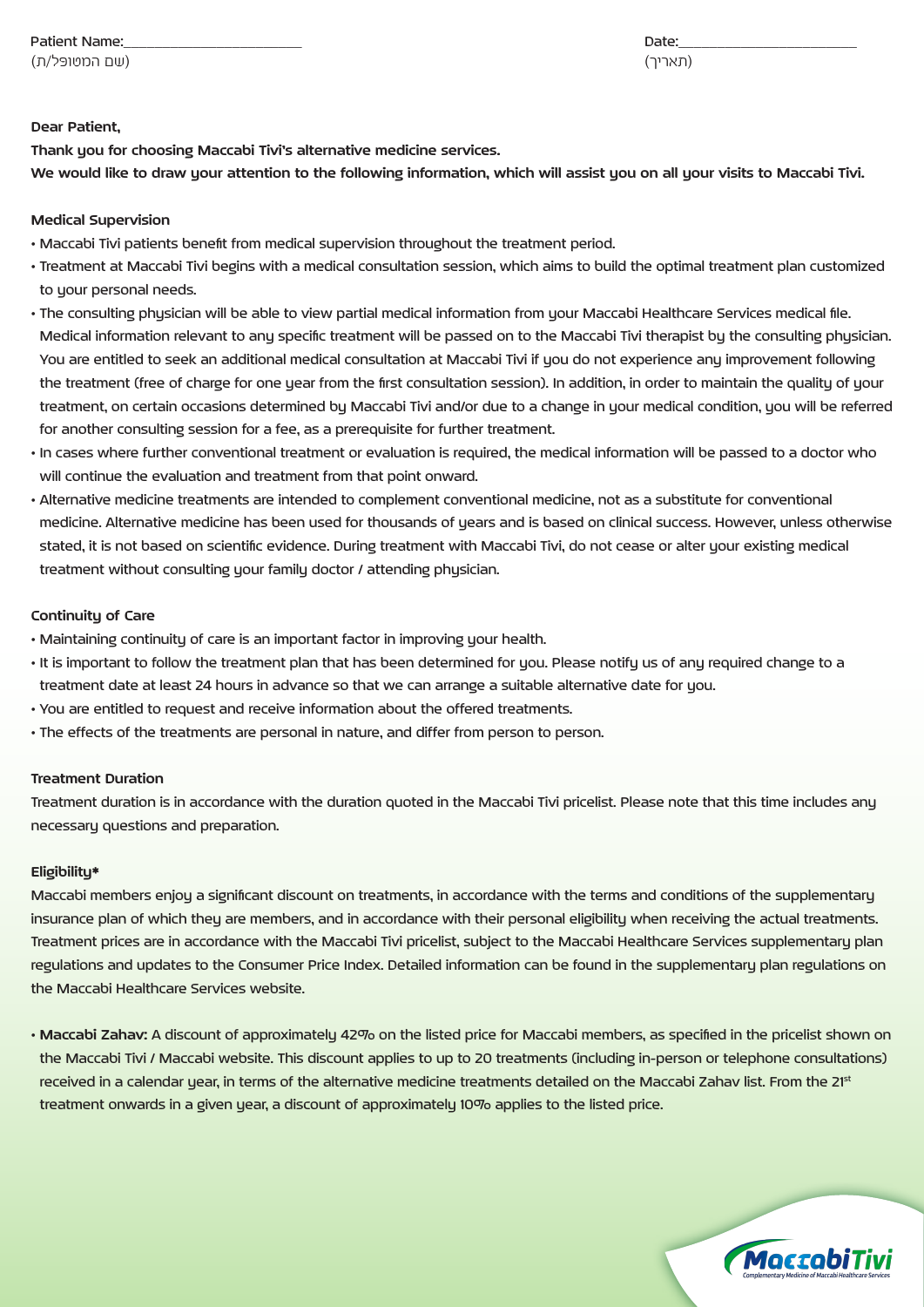• Maccabi Sheli: A discount of approximately 70% on the listed price for Maccabi members, as specified in the pricelist shown on the Maccabi Tivi / Maccabi website. This discount applies to up to 20 alternative medicine treatments (including in-person or telephone consultations) received at Maccabi Tivi clinics in a calendar year. From the 21<sup>st</sup> treatment onwards in a given year, a discount of approximately 10% applies to the listed price (excluding treatments that are not covered by Maccabi Zahav). Please note that new Maccabi Sheli members are subject to a three-month waiting period prior to receiving the discount.

\*For Maccabi Healthcare Services members, subject to supplementary plan regulations | a medical consultation is required before treatment | correct as of January 2020

### **Payment for Treatments**

- Payment terms and dates will be in accordance with Maccabi Tivi practices, the Maccabi Tivi pricelist, and patient eligibility when receiving the actual treatments.
- When making appointments, the requested treatments must be paid for by one of the following payment methods: credit card, cash, or check.
- If, for any reason, it is decided to discontinue the treatments, it is the sole responsibility of the patient to provide notification regarding the discontinuation of the treatments and request a refund for the balance of the funds paid for treatments that have not yet been performed.

## **Improved Service**

In order to improve the comprehensive care and service you receive, we enable information about the treatments you received at Maccabi Tivi to be transferred to your attending physician at Maccabi.

To consent, please sign below:

I hereby agree that information about the types of treatments I received, my primary complaint, and the date of my last treatment - as recorded in the Maccabi Tivi medical file – may be transferred by Maccabi Tivi to Maccabi Healthcare Services, solely for inclusion in my Maccabi medical file and to be accessed by Maccabi doctors within the scope of providing treatment.

| $\,$ Agree to the transfer of information to Maccabi $\,$ ( | Do not agree to the transfer of information to Maccabi |
|-------------------------------------------------------------|--------------------------------------------------------|
| (מסכים להעברת המידע למכבי)                                  | (לא מסכים להעברת המידע למכבי)                          |
| Coordinator Name:                                           | Signature:                                             |
| (שם המתאמת)                                                 | (חתימה)                                                |

We would like to send you various promotional materials and benefits. You are free to withdraw your consent to receive promotional materials and benefits at any time.

I confirm that I want to receive information, benefits, and promotional materials by email and text message. (אני מאשר/ת קבלת מידע, הטבות ודיוור שיווקי בדוא"ל ובמסרון)